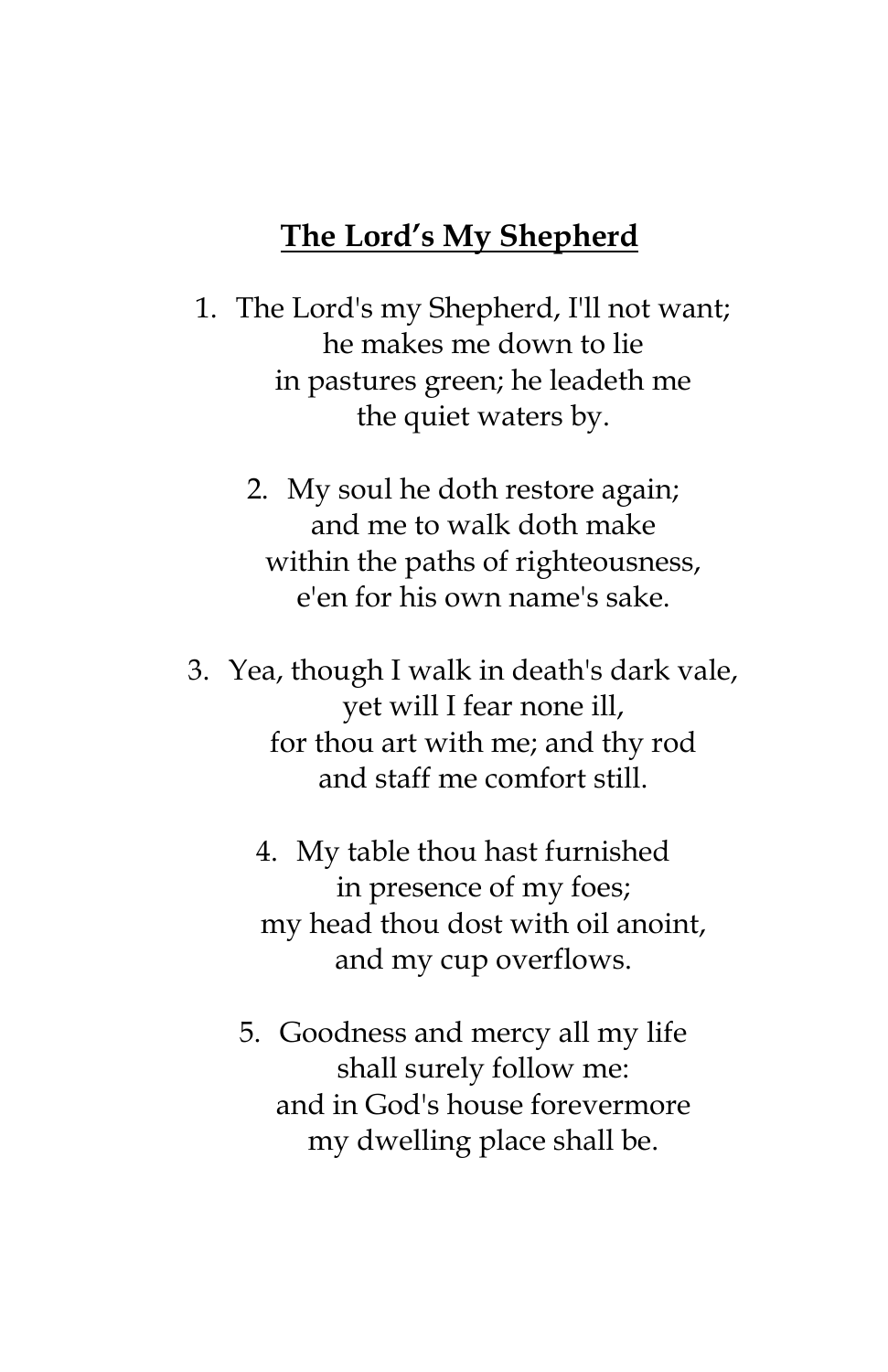### **I Will Sing of My Redeemer**

1. I will sing of my Redeemer, and his wondrous love to me; on the cruel cross he suffered, from the curse to set me free.

#### *Refrain:*

*Sing, O sing of my Redeemer! With his blood he purchased me; on the cross he sealed my pardon, paid the debt and made me free.*

2. I will tell the wondrous story, how my lost estate to save, in his boundless love and mercy, he the ransom freely gave. (Refrain)

3. I will praise my dear Redeemer, his triumphant pow'r I'll tell, how the victory he giveth over sin and death and hell. (Refrain)

4. I will sing of my Redeemer and his heav'nly love to me; he from death to life has brought me, Son of God, with him to be. (Refrain)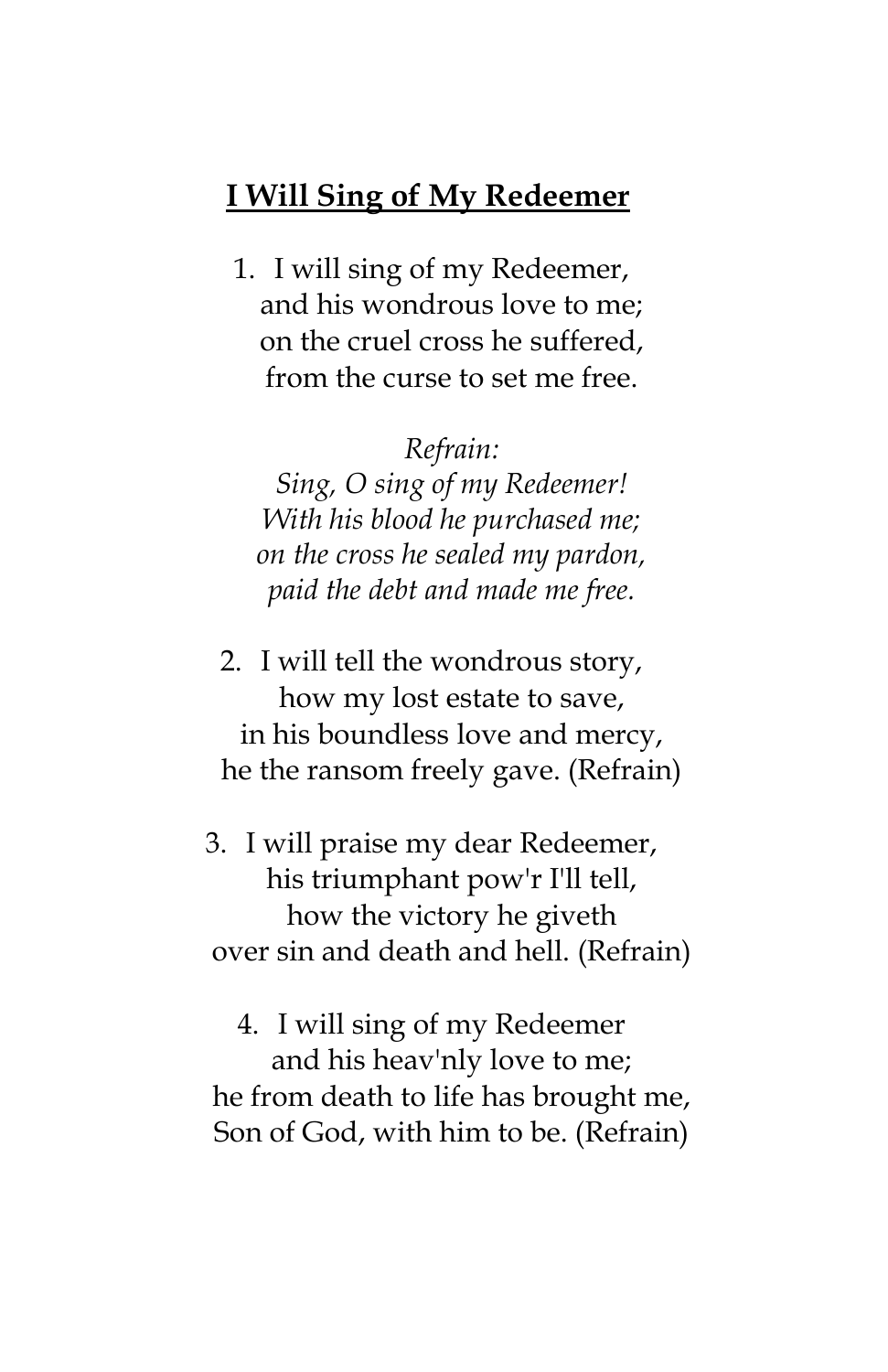# **How Firm a Foundation**

1. How firm a foundation, you saints of the Lord, is laid for your faith in his excellent Word! What more can he say than to you he has said, to you who for refuge to Jesus have fled?

2. "Fear not, I am with you, O be not dismayed; for I am your God, and will still give you aid; I'll strengthen you, help you, and cause you to stand, upheld by my righteous, omnipotent hand.

- 3. "When through the deep waters I call you to go, the rivers of sorrow shall not overflow; for I will be with you, your troubles to bless, and sanctify to you your deepest distress.
- 4. "When through fiery trials your pathway shall lie, my grace, all-sufficient, shall be your supply; the flame shall not hurt you; I only design your dross to consume and your gold to refine.
	- 5. "E'en down to old age all my people shall prove my sovereign, eternal, unchangeable love; and when hoary hairs shall their temples adorn, like lambs they shall still in my bosom be borne.

6. "The soul that on Jesus has leaned for repose, I will not, I will not desert to his foes; that soul, though all hell should endeavor to shake, I'll never, no never, no never forsake."